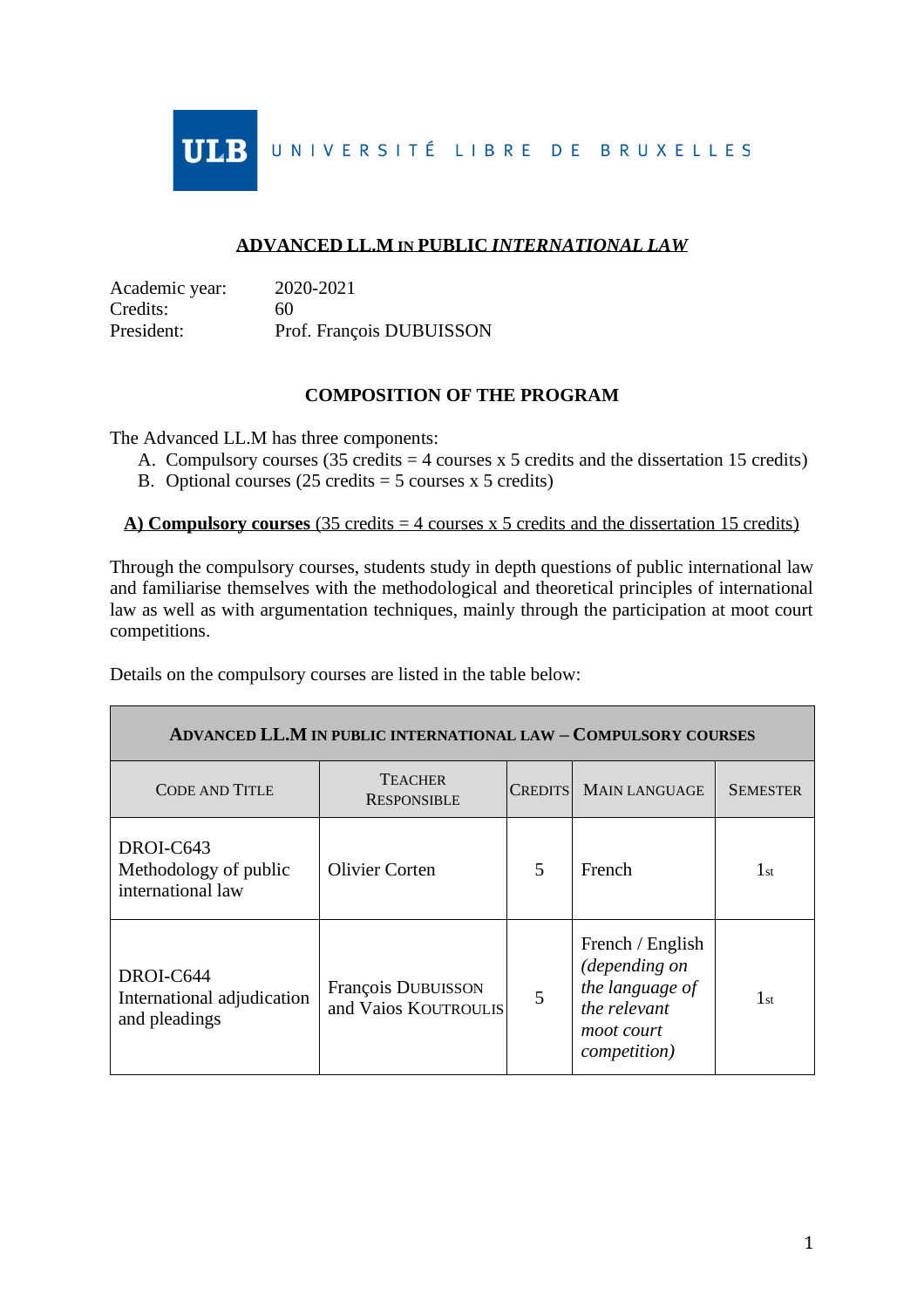| DROI-C646<br>Case Studies in Public<br><b>International Law</b> | Olivier CORTEN,<br>François DUBUISSON,<br>Anne LAGERWALL,<br><b>Vaios KOUTROULIS</b>                                                                             | 5  | French / English<br>$(1 \text{ group per})$<br>language) | $1_{\rm st}$    |
|-----------------------------------------------------------------|------------------------------------------------------------------------------------------------------------------------------------------------------------------|----|----------------------------------------------------------|-----------------|
| <b>DROI-C5106</b><br>Theories of public<br>international law    | Anne LAGERWALL                                                                                                                                                   | 5  | French                                                   | 2 <sub>nd</sub> |
| MEMO-C600<br><b>Dissertation</b>                                | <b>TEACHER</b><br>RESPONSIBLE <sup>*</sup><br>Nicolas ANGELET,<br>Olivier CORTEN,<br>François DUBUISSON,<br>Pierre KLEIN,<br>Vaios KOUTROULIS,<br>Anne LAGERWALL | 15 | French / English                                         | 2 <sub>nd</sub> |

 Students may choose any professor of the ULB International Law Centre to be the supervisor of their dissertation. They may also choose another professor of the ULB Law Faculty, if this choice is justified by the subject of the dissertation.

## **B)** Optional **courses** (25 credits  $=$  5 courses x 5 credits)

Students may choose five courses among the ones listed below.

Two areas of specialisation are proposed in the Advanced LL.M: "Security and Conflicts" and "Human Rights". Students have the possibility to specialise in one of these areas by choosing the necessary number of optional courses from the relevant lists of optional courses (see tables 1 and 2 below). Students who do not wish to follow an area of specialisation, may choose their optional courses among any of the courses offered in the program (including the courses listed in table 3).

Moreover, students may be authorised to choose an optional course among the courses relevant to public international law which are available in the ULB Law Faculty, or in the program of the Vrije Universiteit Brussel (VUB) and Kent University.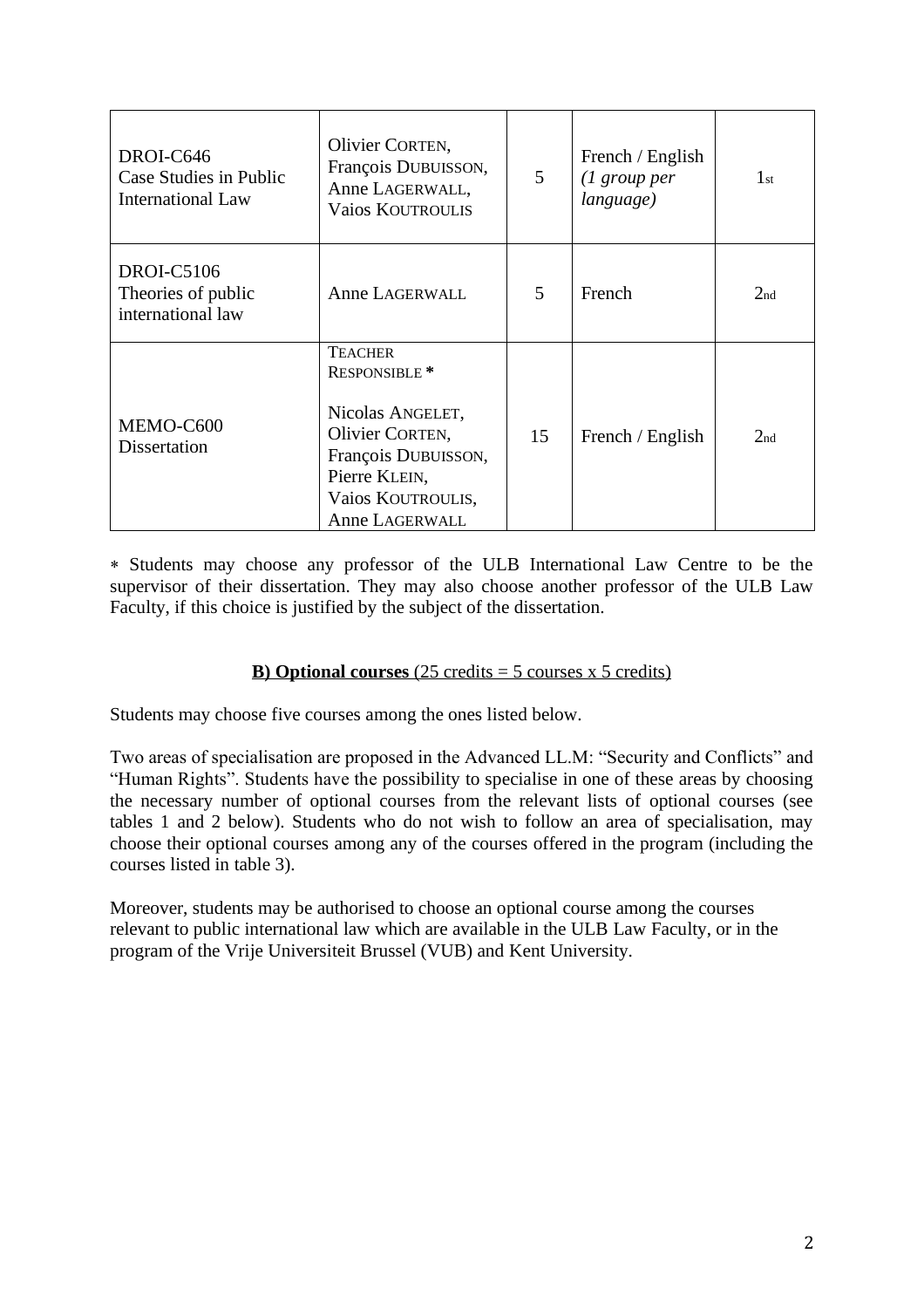| <b>CODE AND TITLE</b>                                                                 | <b>TEACHER</b><br><b>RESPONSIBLE</b> | <b>CREDITS</b> | <b>MAIN</b><br><b>LANGUAGE</b> | <b>SEMESTER</b> |
|---------------------------------------------------------------------------------------|--------------------------------------|----------------|--------------------------------|-----------------|
| <b>DROI-C5149</b><br>Law of Armed Conflict                                            | <b>Vaios KOUTROULIS</b>              | 5              | French/<br>English             | 1 <sub>st</sub> |
| <b>DROI-C5155</b><br>Law of International<br>Organisations and Collective<br>Security | Pierre KLEIN                         | 5              | French                         | 1 <sub>st</sub> |
| DROI-C685<br>Terrorism and International Law                                          | Pierre KLEIN                         | 5              | English                        | 1 <sub>st</sub> |
| POLI-D536<br>Peace and Conflict Studies                                               | <b>Christian OLSSON</b>              | 5              | English                        | 1 <sub>st</sub> |
| <b>DROI-O605</b><br>Law of International Peace and<br>Security                        | <b>Olivier CORTEN</b>                | 5              | French                         | 2 <sub>nd</sub> |

| TABLE 1                                          |
|--------------------------------------------------|
| <b>SECURITY AND CONFLICTS - OPTIONAL COURSES</b> |

| TABLE 2<br><b>HUMAN RIGHTS - OPTIONAL COURSES</b>                                       |                                                  |                |                                |                               |  |
|-----------------------------------------------------------------------------------------|--------------------------------------------------|----------------|--------------------------------|-------------------------------|--|
| <b>CODE AND TITLE</b>                                                                   | <b>TEACHER</b><br><b>RESPONSIBLE</b>             | <b>CREDITS</b> | <b>MAIN</b><br><b>LANGUAGE</b> | <b>SEMESTER</b>               |  |
| <b>DROI-0616</b><br>European migration and asylum<br>law                                | Philippe DE<br><b>BRUYCKER</b>                   | 5              | English                        | $1_{\rm st}$ and $2_{\rm nd}$ |  |
| DROI-C5145<br>International and European<br>Criminal Law                                | <b>Anne WEYEMBERG</b><br><b>Vaios KOUTROULIS</b> | 5              | French/<br>English             | $1_{\rm st}$                  |  |
| DROI-C5148<br>International and European<br>protection of Human Rights and<br>Liberties | Emmanuelle<br><b>BRIBOSIA</b>                    | 5              | French                         | 2 <sub>nd</sub>               |  |